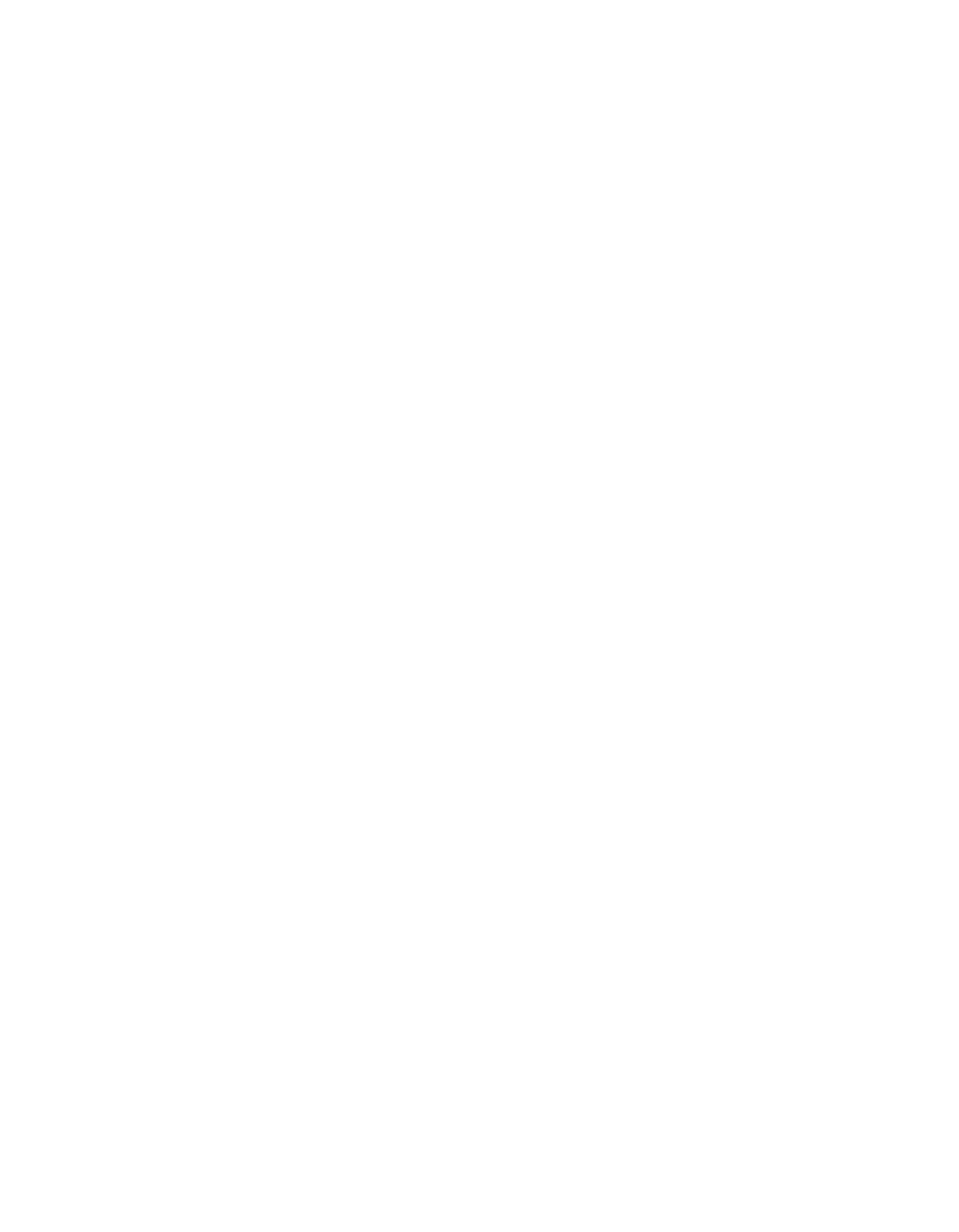

ACT's Policy Platform

# k-12 EDUCATION

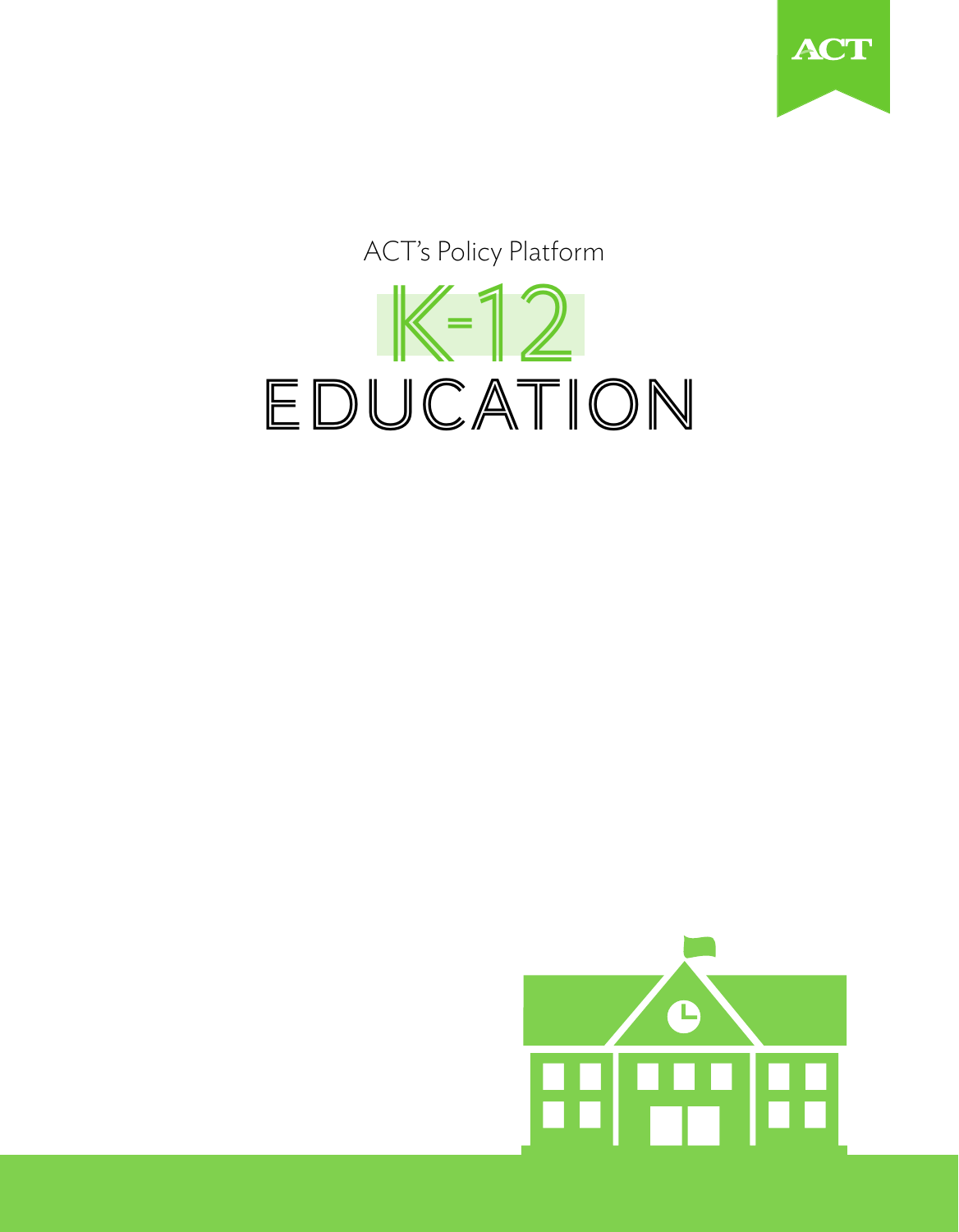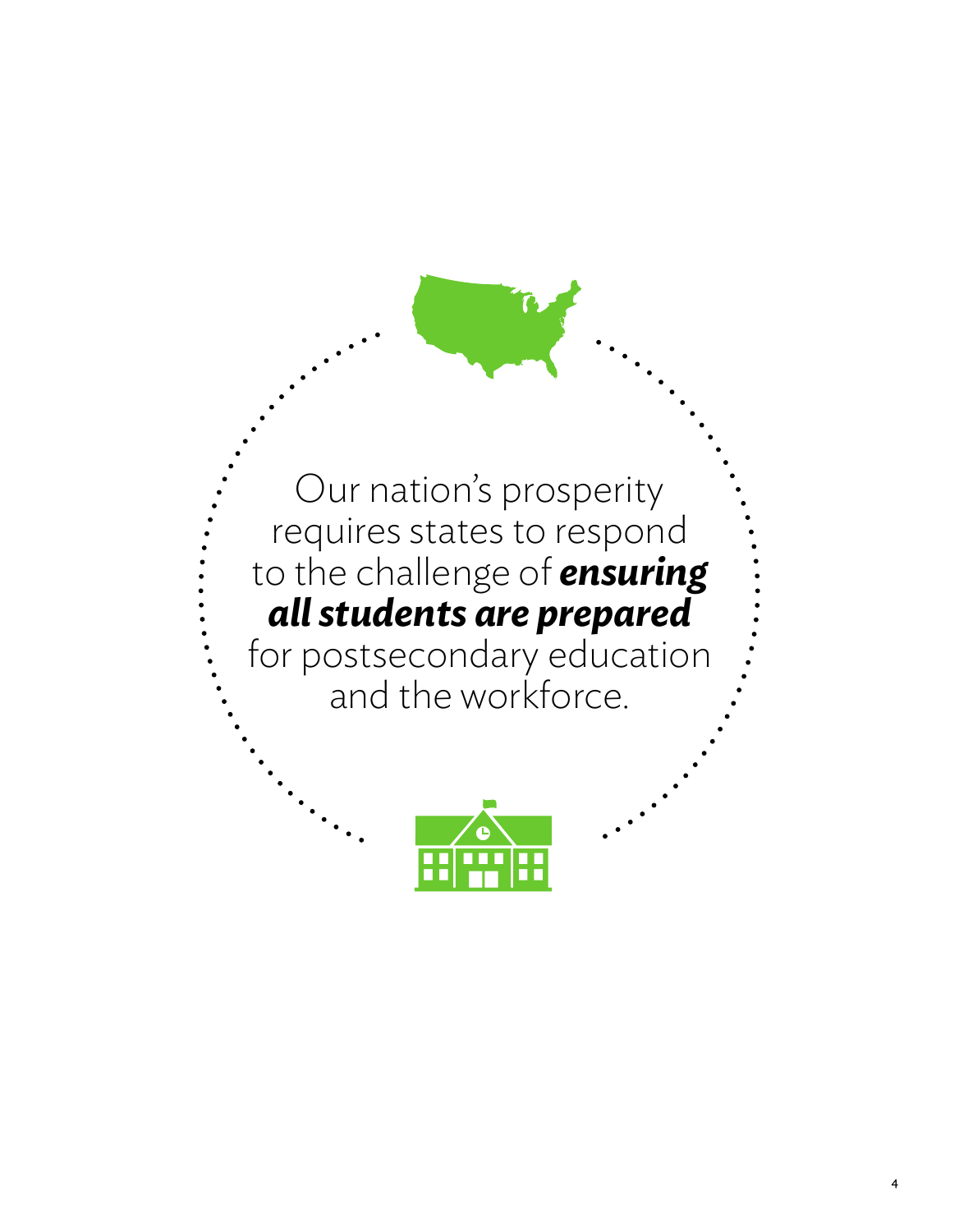#### For well over a decade, ACT research has defined college readiness as the acquisition of the knowledge and skills a student needs to enroll and succeed in credit-bearing, first-year courses at a postsecondary institution without remediation.

In 2013, just 53 percent of high school graduates who took the ACT® college readiness assessment (commonly known as "the ACT") met at least two of the ACT College Readiness Benchmarks in English, reading, mathematics, or science.<sup>1</sup> And although the percentage of students meeting all four Benchmarks increased slightly between 2009 and 2013, it is still only just over one in four (26 percent).

The ACT College Readiness Benchmarks reflect the standard that all high school graduates need to reach to be prepared for success in postsecondary education, work, and life.<sup>2</sup> Specifically, a student who meets the ACT College Readiness Benchmark on any of the four ACT subject-area tests has a 50 percent chance of obtaining a B or higher, or about a 75 percent chance of obtaining a C or higher, in corresponding credit-bearing first-year college courses in that subject.3

In addition, ACT research also shows that career readiness requires the same level of knowledge and skills in mathematics and reading that college readiness does: the majority of jobs that do not require a bachelor's degree, pay a living wage for a family of four, and are projected to increase in number in the 21st century require levels of knowledge and skills in reading and mathematics comparable to those expected of first-year college students.<sup>4</sup>

Our nation's prosperity requires states to respond to the challenge of ensuring all students are prepared for postsecondary education and the workforce.

Driven by its mission of helping people succeed in education and the workplace, and leveraging more than 50 years of empirical evidence related to postsecondary readiness and academic achievement, ACT has identified specific opportunities to improve existing policies and craft new ones that can help improve students' preparation for postsecondary education and the workforce.

While this platform does not cover the entire spectrum of challenges faced in K-12 education, it presents areas where ACT's research on and experience with vital education and workforce development issues provide relevant and compelling evidence to inform policy decisions.

### readiness *in numbers*



A student who meets the ACT College Readiness Benchmark on any of the four ACT subject-area tests has a 50 percent chance of obtaining a B or higher, or about a 75 percent chance of obtaining a C or higher in each subject.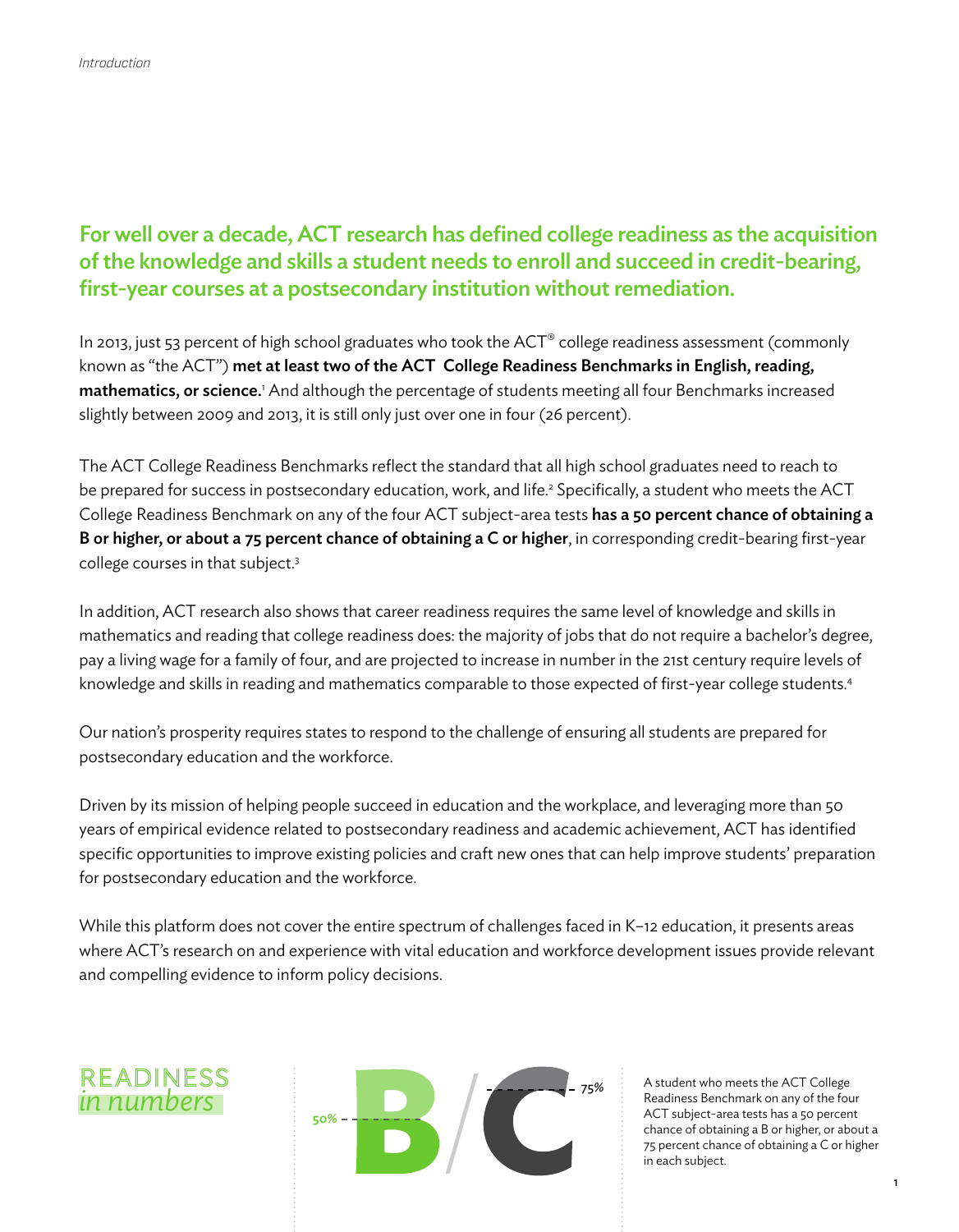## ACT's K–12 education policy platform focuses on three main issues:

#### **Focus on Readiness for All Students**

Ensure that federal policies focus on the goal of college and career readiness for all students.

1 2 3 **Support the Implementation of a High School Core Curriculum and Rigorous Coursework**

Ensure that all students have access to a core curriculum and rigorous high school courses.

#### **Promote the Use of High-Quality Student Assessment Systems**

Support policies, practices, and research toward the effective adoption and use of highquality assessment data and other information to improve student outcomes and reduce achievement gaps.

In the following pages, each issue is explained and then followed by a set of related policy recommendations. While these recommendations are directed toward federal policymakers, greater coordination and collaboration with state legislatures, institutions of higher education, and leaders in the business and philanthropic communities are necessary to implement these recommendations in ways that achieve sustainable and systematic results.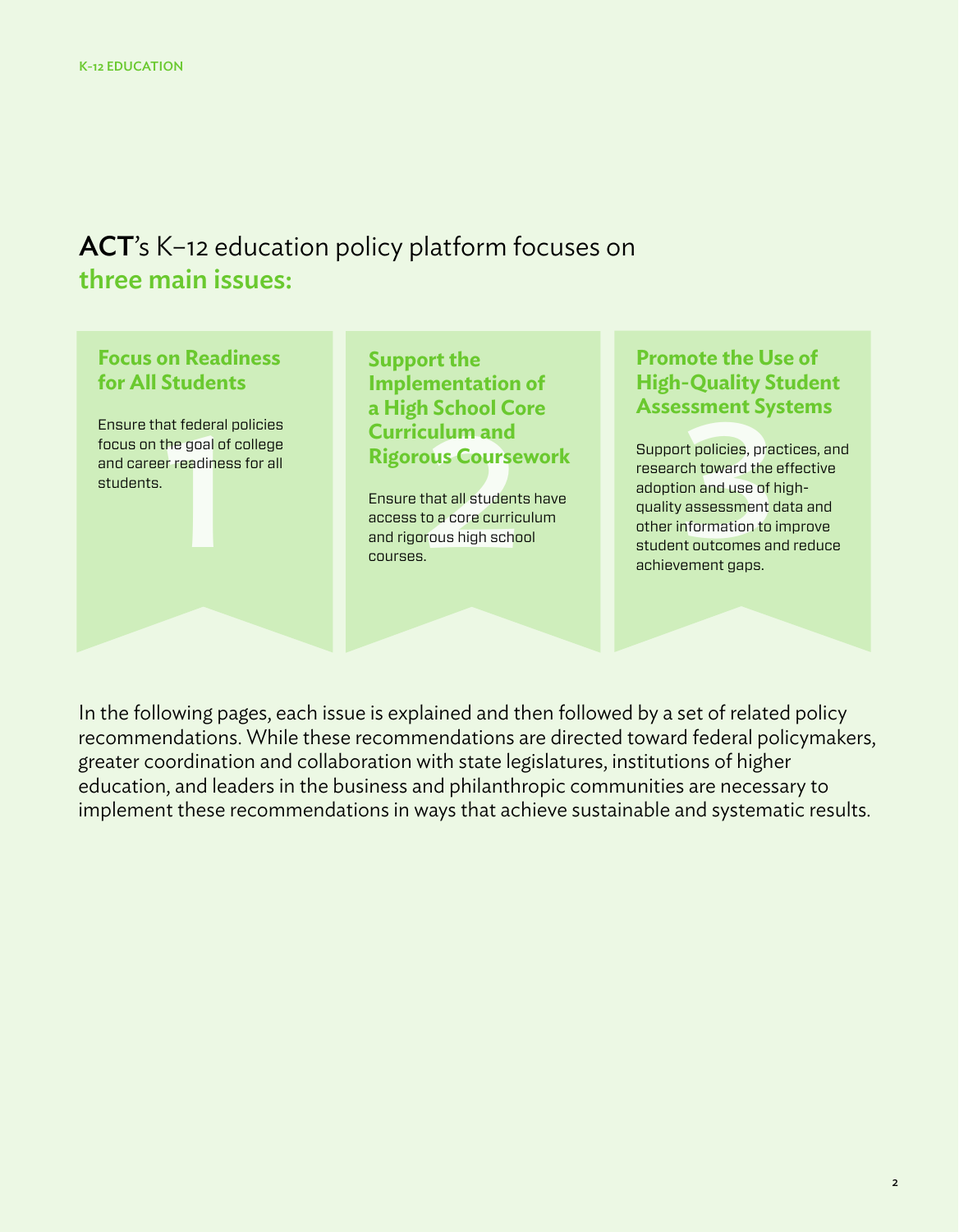#### **FOCUS ON READINESS FOR ALL STUDENTS** 1

*Ensure that federal policies focus on the goal of college and career readiness for all students.*



The promise of K–12 education in the United States is that each generation will have the knowledge and skills needed to succeed in college, work, citizenship, and life after high school graduation. For years, student academic progress has been stagnant, with standards that varied from state to state and often reflected low expectations that did not translate to college and career readiness. To address this problem, a majority of states have adopted challenging academic content standards such as the Common Core State Standards or other state standards that explicitly prioritize college and career readiness as the end goal. In addition, some states have attempted to vertically align their performance targets in K–12 to college and career ready expectations that indicate whether students in early grades are on target for later success.

The implementation of higher academic standards such as the Common Core State Standards represents a watershed moment in U.S. education, and therefore serves as an opportunity for all stakeholders to develop and implement innovations that will best serve students as they respond to the higher academic expectations embedded in the Common Core and other state-developed college and career readiness standards.

ACT's research and data on college and career readiness helped establish both the general priorities and specific expectations of the Common Core State Standards. In particular, ACT's College Readiness Standards served as one of the foundations upon which the Common Core standards were based.

Once the state standards were developed and approved, states began the work of implementing them to raise expectations for what students should know and be able to do by the end of high school. A critical component of implementation is gaining an understanding of the current level of college and career readiness of today's students and using data to inform decisions aimed at increasing it.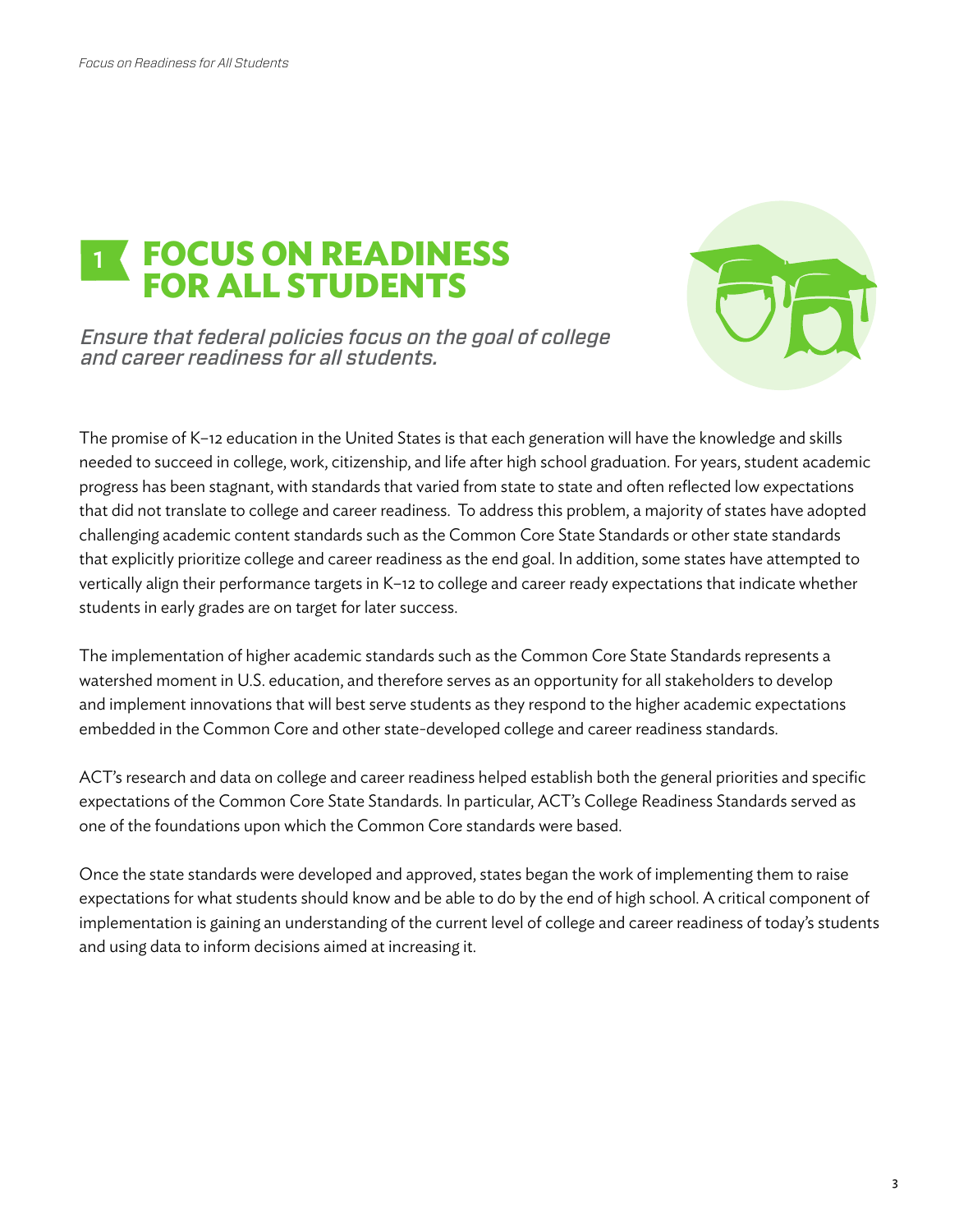1st **RECOMMENDATION**

DEFINE READINESS: *To better assess and monitor student achievement, adopt a common definition of college and career readiness.*

Supporting students' progress towards college and career readiness is a paramount goal of federal education policies from early childhood through postsecondary learning. However, there is not always common agreement among stakeholders about the definition of college and career readiness. Federal legislation should include an explicit definition representing a clear and verifiable standard of what it means to be ready for college and career, to ensure that every state, district, and school is working toward the same goal.

2nd **RECOMMENDATION**

#### SUPPORT ADOPTION AND IMPLEMENTATION OF COLLEGE AND CAREER READINESS

STANDARDS: *Continue to support states' implementation of college and career readiness standards in K–12 education to better prepare students for college and career success.*

Many students arrive at college academically unprepared to do college-level work. As states continue to define and implement more rigorous college and career readiness standards, including the Common Core State Standards, ACT research confirms the urgent need for such standards:

- **Falling short overall:** ACT's College Readiness Benchmarks indicate likely success in credit-bearing, first-year postsecondary courses in English, mathematics, science, and the social sciences.<sup>5</sup> In 2013, 53 percent of students met at least two of the ACT College Readiness Benchmarks on the ACT. However, just 26 percent of the 1.8 million ACT-tested high school graduates met all four ACT College Readiness Benchmarks.
- **Stark situation for underrepresented students:** In 2013, 20 percent of African American graduates<sup>6</sup> and 37 percent of Hispanic graduates<sup>7</sup> met at least two ACT College Readiness Benchmarks. Approximately 33 percent of low-income8 and 29 percent of first-generation students,<sup>9</sup> respectively, met at least two Benchmarks. In comparison, 53 percent of graduates overall<sup>10</sup> met at least two ACT College Readiness Benchmarks, and 71 percent of Asian students<sup>11</sup> met at least two Benchmarks.
- **Slipping behind early:** Students who score higher on college and career readiness assessments in eighth grade are more likely to meet college and career readiness standards by the time they graduate from high school. These students also more frequently pursue and succeed in postsecondary education.<sup>12</sup> Meanwhile, those who fall behind college and career readiness targets in eighth grade have a very difficult time catching up. ACT research has also shown that a substantial percentage of fourth graders from all demographic groups were far off target (defined as missing target scores by more than one standard deviation) in mathematics, reading, and science, validating a need to begin the move to standards in earlier years.<sup>13</sup>
- **Long-term lag**: In 2009, 56 percent of students met at least two ACT College Readiness Benchmarks, compared to 53 percent in 2013. This means that while the number of students who took the ACT increased, during the past four years, overall performance on this metric has decreased by 3 percentage points.14 The lag must be rapidly reversed and the pace of improvement accelerated for more students to enter postsecondary programs without needing developmental coursework.

Recent efforts incorporated by the U.S. Department of Education through the federal Elementary and Secondary Education Act (ESEA) flexibility application process have supported states in continuing the work of transitioning students, teachers, and schools to a system aligned to college and career readiness standards. But until more students meet these higher academic standards in K–12 education, we will see the above trends persist.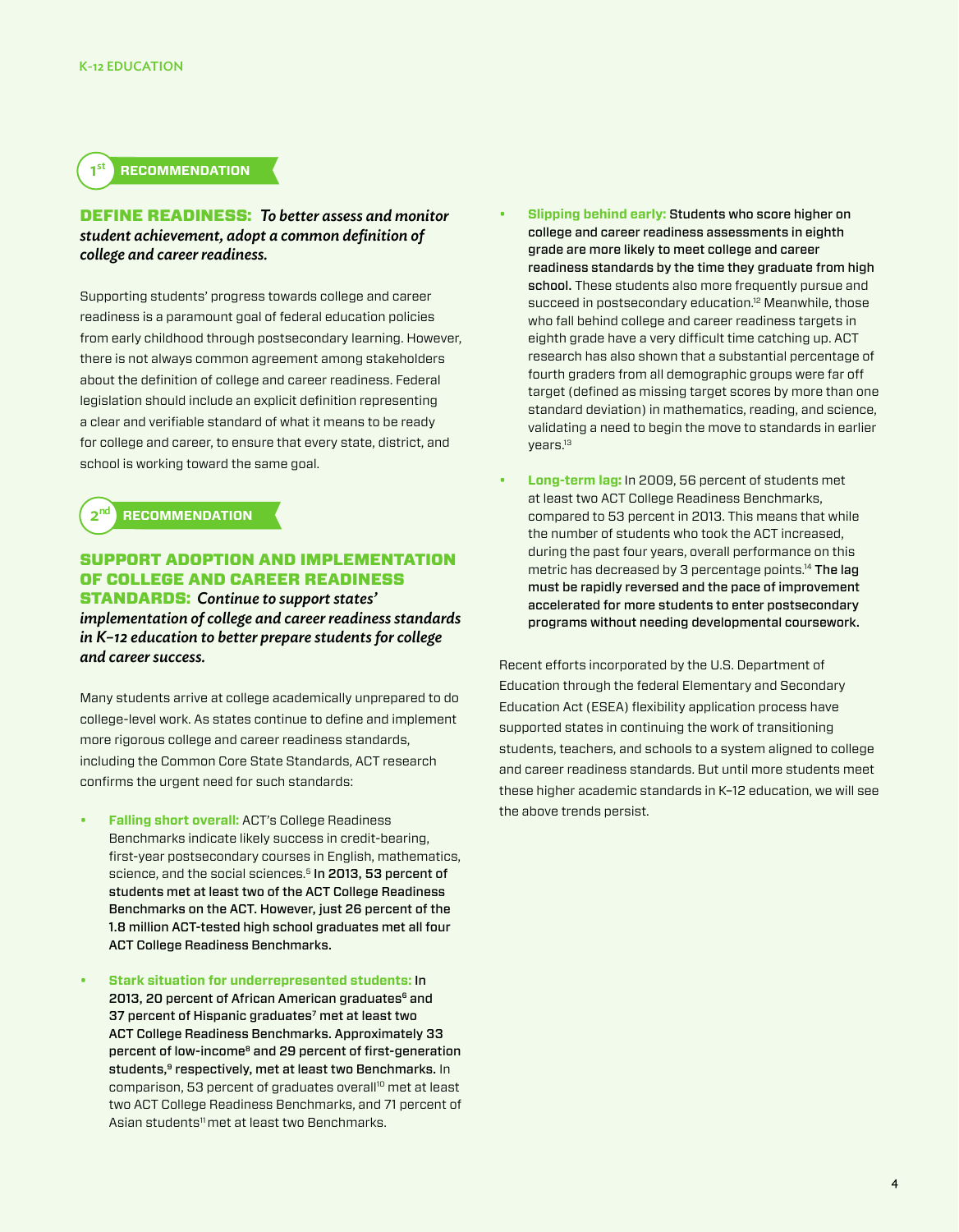## Portrait of the Class of 2013

#### 1.8 MILLION ACT-TESTED High School Graduates



met at least **2** of the ACT College Readiness Benchmarks.



met all **4** of the ACT College Readiness Benchmarks.

#### **Underrepresented Students**

who met at least 2 ACT College Readiness Benchmarks

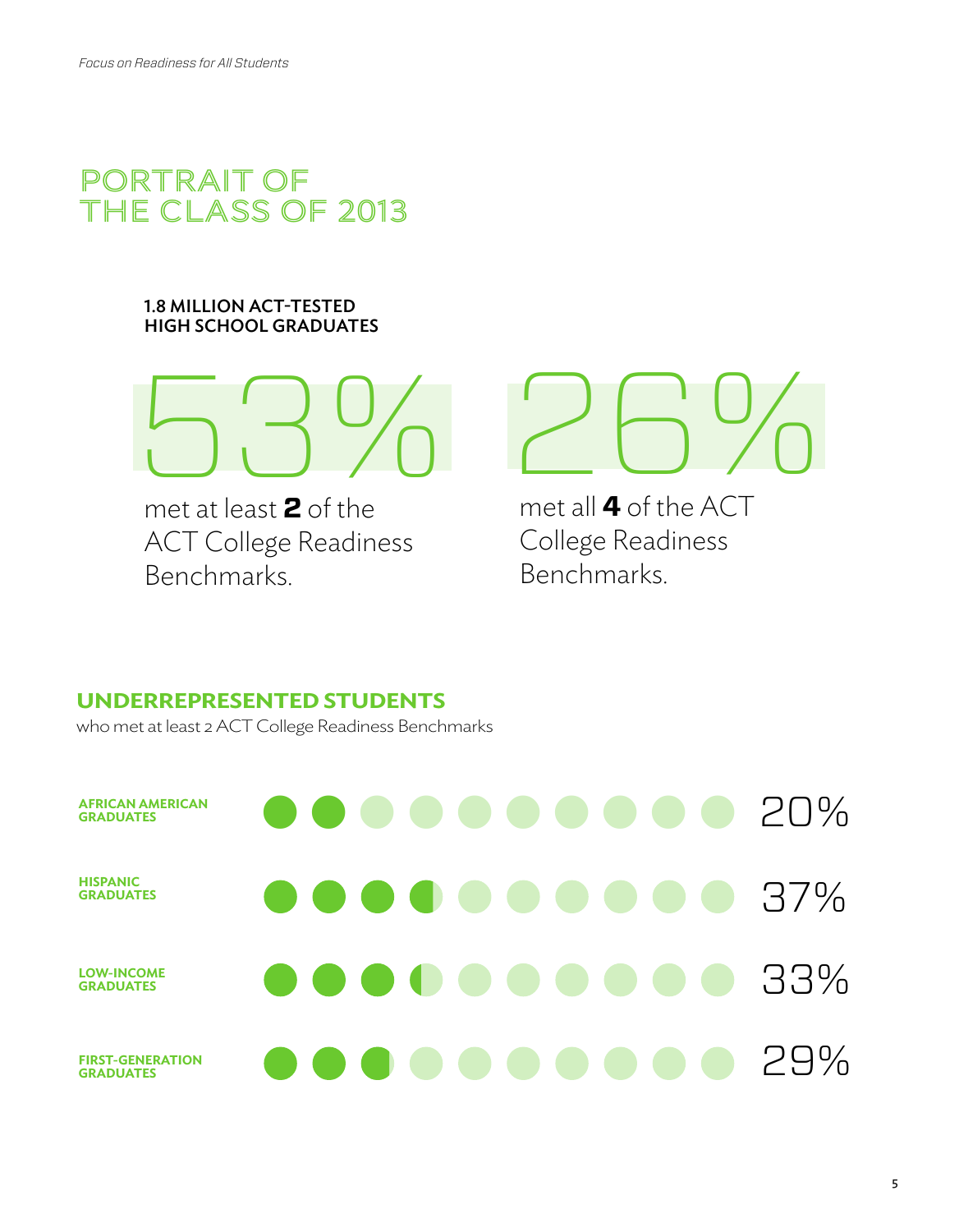**3<sup>rd</sup>** RECOMMENDATION

LOOK BEYOND GRADES: *The federal government should invest in supporting programs targeted at developing the academic behaviors that aid students' academic success.*

Monitoring students' academic performance is critical, but academic behaviors also contribute to student persistence and success. For example, low levels of student motivation the interest and drive to complete their schoolwork—is one of the issues teachers struggle with most.<sup>15</sup> If students are to be successful in meeting a core set of academic standards, they first need to be sufficiently motivated to persist at their work. The behavioral habits that contribute most directly to student postsecondary success include motivation, social engagement, and self-regulation.<sup>16</sup> Measuring these and other academically related factors is possible, and doing so can assess risk at important points in students' academic trajectories and identify areas of need and support.<sup>17</sup> Among these behaviors are:

- **Motivation:** Personal characteristics that help students succeed academically by focusing and maintaining energies on goal-directed activities. Middle school students with higher motivation scores earned higher grades and had higher persistence rates in high school.<sup>18</sup>
- **Social engagement:** Interpersonal factors that influence students' successful integration into their environment. Middle school students who scored high in social engagement were more likely to participate in extracurricular activities. Students who participated in more extracurricular activities had higher postsecondary retention rates.<sup>19</sup>
- **Self-regulation:** The thinking processes and emotional responses of students that govern how well they monitor, regulate, and control their behavior related to school and learning. Student self-regulation—as expressed, for example, in numbers of disciplinary events and suspensions—is an important indicator of student conduct in school.<sup>20</sup>

ACT research shows that a combination of academic achievement and behavioral characteristics from middle school to college is the best predictor of postsecondary persistence and success.<sup>21</sup> Students often fall short of their potential in college not because they lack the requisite intellectual capacity, but because they have not developed

behaviors and habits that would help them successfully navigate college coursework and life. Similarly, low retention and degree attainment rates observed at U.S. postsecondary institutions affirm the importance of persistence and commitment.22 Academic behaviors can contribute to general work attitudes and conduct, such as diligence on the job, persistence to task completion, cooperation, teamwork, and rule compliance; are frequently noted as critical behaviors expected by employers;<sup>23</sup> and are important in overall job effectiveness.24 Cultivating behavioral habits that contribute to postsecondary and workforce achievement can have a noticeable impact on students' achievement and persistence levels.

#### 4th **RECOMMENDATION**

IMPROVE ACCESS TO HIGH-QUALITY EARLY EDUCATION: *Encourage federal funding toward early childhood education programs from prekindergarten to third grade so that more children are ready to learn.*

Improving college and career readiness for all students needs to begin as early as kindergarten — where gaps between low-income students and their more advantaged peers already exist.Large numbers of disadvantaged students enter kindergarten behind in early reading and mathematics skills, oral language development, vocabulary, and general knowledge. Gaps also exist in the development of academic and social behaviors such as listening, following instructions, and resolving conflicts. Getting students off to a good start in the early grades is vitally important for several reasons: 25

- learning takes time;
- learning is cumulative;
- student interests often develop at an early age;
- the level of academic achievement that students attain by eighth grade has a larger impact on their college and career readiness by the time they graduate from high school than anything that happens academically in high school; <sup>26</sup> and
- empirical evidence shows the difficulty of catching students up in middle and high school.

Further, ACT research shows that early learning facilitates later learning—students who already know more about a topic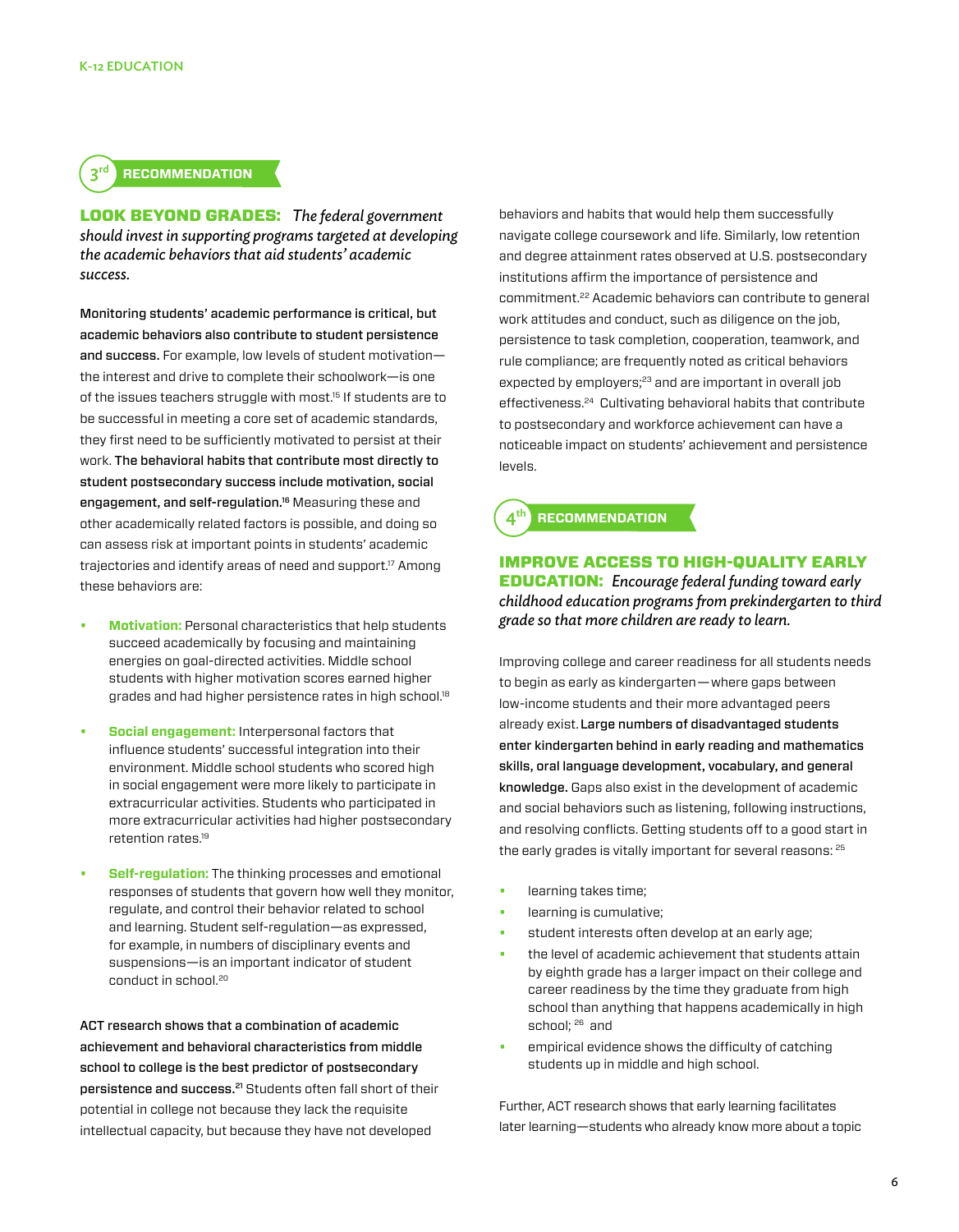#### Behavioral habits that contribute most directly to student postsecondary success include:



have an easier time learning additional information about the same topic.<sup>27</sup> ACT applauds the federal government's recent \$1.4 billion investment to support states and communities in expanding the availability of high-quality early learning and development opportunities so that more children from low-income families can develop and learn at an early age. Investment in expanding access to early learning opportunities for all students will begin to address learning gaps well before eighth grade, by which time they become much more difficult to reverse.

#### 5<sup>th</sup> RECOMMENDATION

#### SUPPORT STATES' DEVELOPMENT AND USE OF ROBUST TEACHER EVALUATION

SYSTEMS: *Enable states to continue development and use of teacher evaluation systems that include multiple measures of performance—including student growth data—to identify effective teaching and focus teacher professional development and support.*

A key component in ensuring that students are ready for college and career is teacher quality. Teachers are an essential part of student learning and have long-term and substantial impact on students. But teacher evaluation systems designed

to identify effective teaching have traditionally relied on occasional, brief classroom observations by school principals or other administrators.<sup>28</sup> (One consequence of this approach is that nearly all teachers received the highest ranking, irrespective of the academic progress of their students.) Through the Race to the Top competition and ESEA flexibility waiver, the U.S. Department of Education has incentivized the development of teacher evaluation systems that move beyond classroom observations and include data on students' growth toward college and career readiness as a component. To help ensure that teachers have access to relevant feedback about their effectiveness at preparing all students for college and career, continued support for developing and implementing robust teacher evaluation systems that include multiple measures of performance is critical. Such development and implementation must proceed thoughtfully and be accompanied by education and communication about the appropriate use of student growth data in these systems.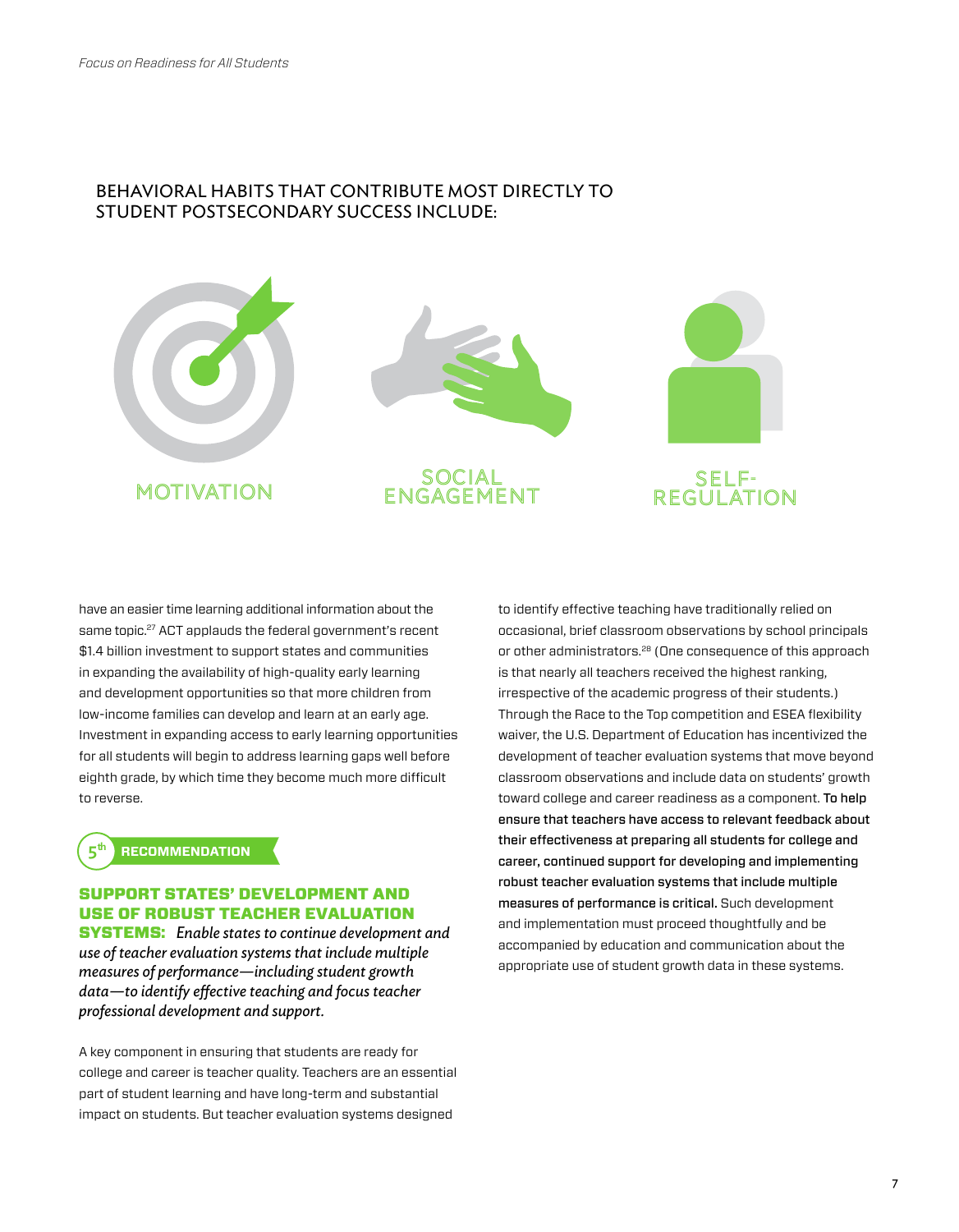#### **SUPPORT THE IMPLEMENTATION OF A HIGH SCHOOL CORE CURRICULUM AND RIGOROUS COURSEWORK** 2



*Ensure that all students have access to a core curriculum and rigorous high school courses.*

ACT research has long documented that taking a core curriculum in high school—defined as four years of English and three years each of mathematics, science, and social studies—provides benefits for academic achievement, college and career readiness, and college success. For example, high school graduates who took at least a core curriculum were more likely to meet ACT College Readiness Benchmarks than graduates who took less than a core curriculum<sup>29</sup>

But just mandating a core curriculum is insufficient—it must be accompanied by better teacher support, along with focused attention on instruction and improving academic behaviors.<sup>30</sup> Ideally, preparing students to have the necessary prerequisite skills by the time they reach high school—as well as identifying and intervening with high school students who still lack these skills<sup>31</sup>—will also increase the effectiveness of the high school core curriculum.

#### 1st **RECOMMENDATION**

SUPPORT THE MOVE TO A HIGH SCHOOL CORE CURRICULUM: *Encourage the implementation and adoption of a rigorous high school core curriculum to better prepare students for college and career.*

In the absence of rigorous high school graduation requirements, too many students are not taking either the right number or the right kind of courses they need in order to be ready for college and career. While ACT supports the efforts of the federal government to improve high school graduation rates, more must be done to support a core curriculum that emphasizes the type and quality of courses that will move students toward college and career readiness. All states, therefore, should specify the number and kinds of courses that students need to take to graduate academically ready for life after high school. ACT research has demonstrated the benefits to student academic performance of a minimum core curriculum that includes the following:

- Four years of English
- Three years of mathematics, including rigorous courses in Algebra I, Geometry, and Algebra II
- Three years of science, including rigorous courses in Biology, Chemistry, and Physics
- Three years of social studies

Specifically, ACT research shows that:

- Students who take the ACT-recommended core curriculum in high school achieve higher ACT scores than those who do not. Compared to graduates who do not take the core curriculum, graduates who take the core curriculum earn composite ACT scores that are, on average, three points higher.<sup>32</sup>
- More than 43 percent of ACT-tested 2013 high school graduates who completed the ACT-recommended core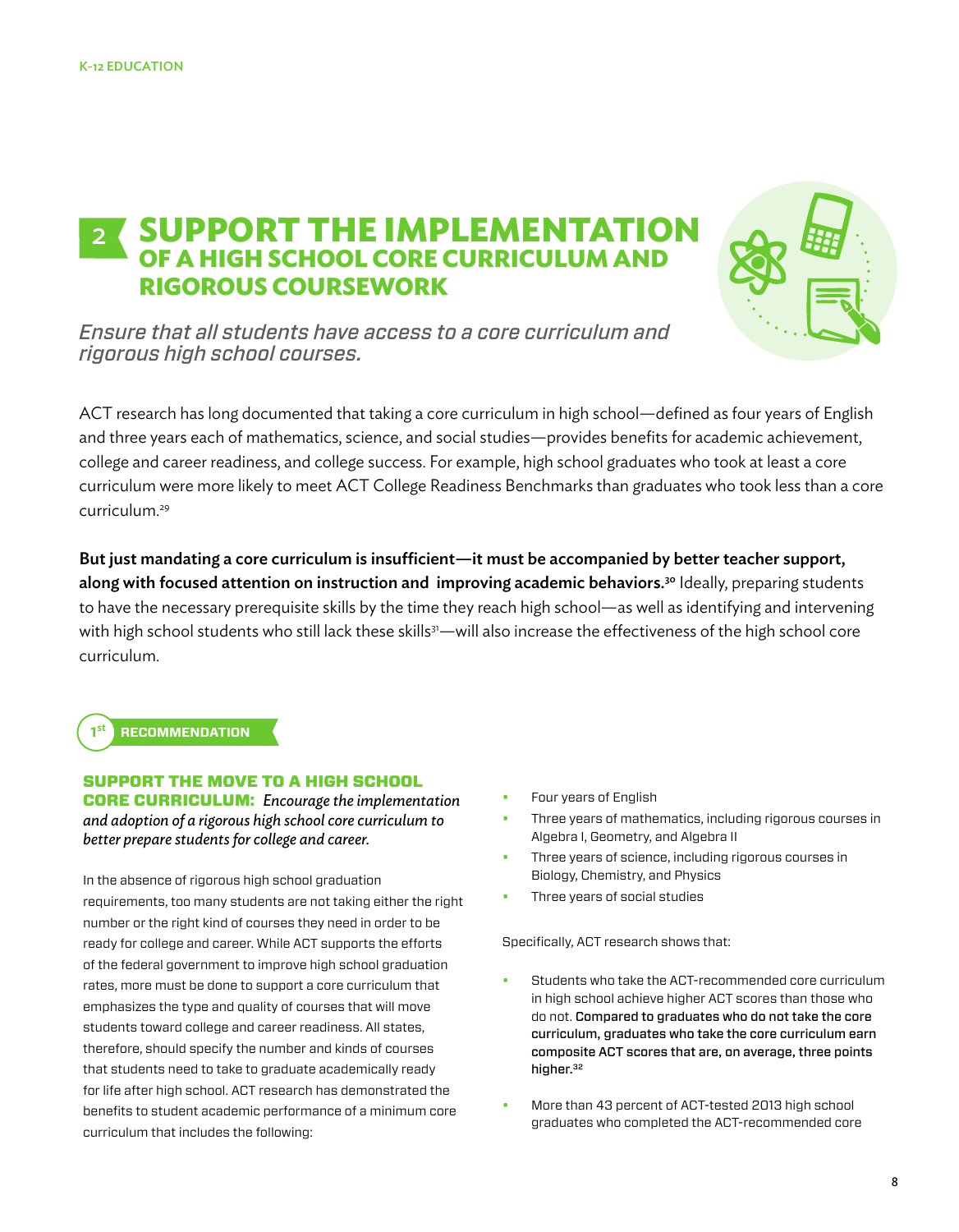

More than 43% of ACT-tested 2013 high school graduates who completed the ACT-recommended core curriculum met three or four ACT College Readiness Benchmarks.



In comparison, about 22% of students who did not complete the core curriculum met three or four ACT College Readiness Benchmarks.

curriculum met three or four ACT College Readiness Benchmarks. In comparison, about 22 percent of students who did not complete the core curriculum met three or four Benchmarks.<sup>33</sup>

- Low-income students who completed the ACTrecommended core curriculum were twice as likely to meet three or four benchmarks than low-income students who did not complete a core curriculum.<sup>34</sup>
- Students who take the recommended core curriculum enroll in college at a higher rate than those who do not (72 percent vs. 60 percent for the total group).<sup>35</sup>
- ACT-tested students who take the core curriculum in high school are less likely than those who do not to take remedial English or mathematics courses in college (10 percent vs. 16 percent for English, and 15 percent vs. 25 percent for mathematics).36
- Compared to high school graduates who do not take the recommended core curriculum, graduates who take the core are more likely to be ready for workforce training programs. In a state where all public school juniors take ACT WorkKeys®, the average Applied Mathematics score of students who took the core curriculum was higher than the Workforce Training Readiness Benchmark for Applied Mathematics, while the average score of students who did not take the core curriculum was lower than this Benchmark.37

ACT research also supports the benefits of incorporating reading expectations across the curriculum so that, as students progress through the grades, they are introduced to increasingly complex reading materials in English, mathematics, science, and social studies.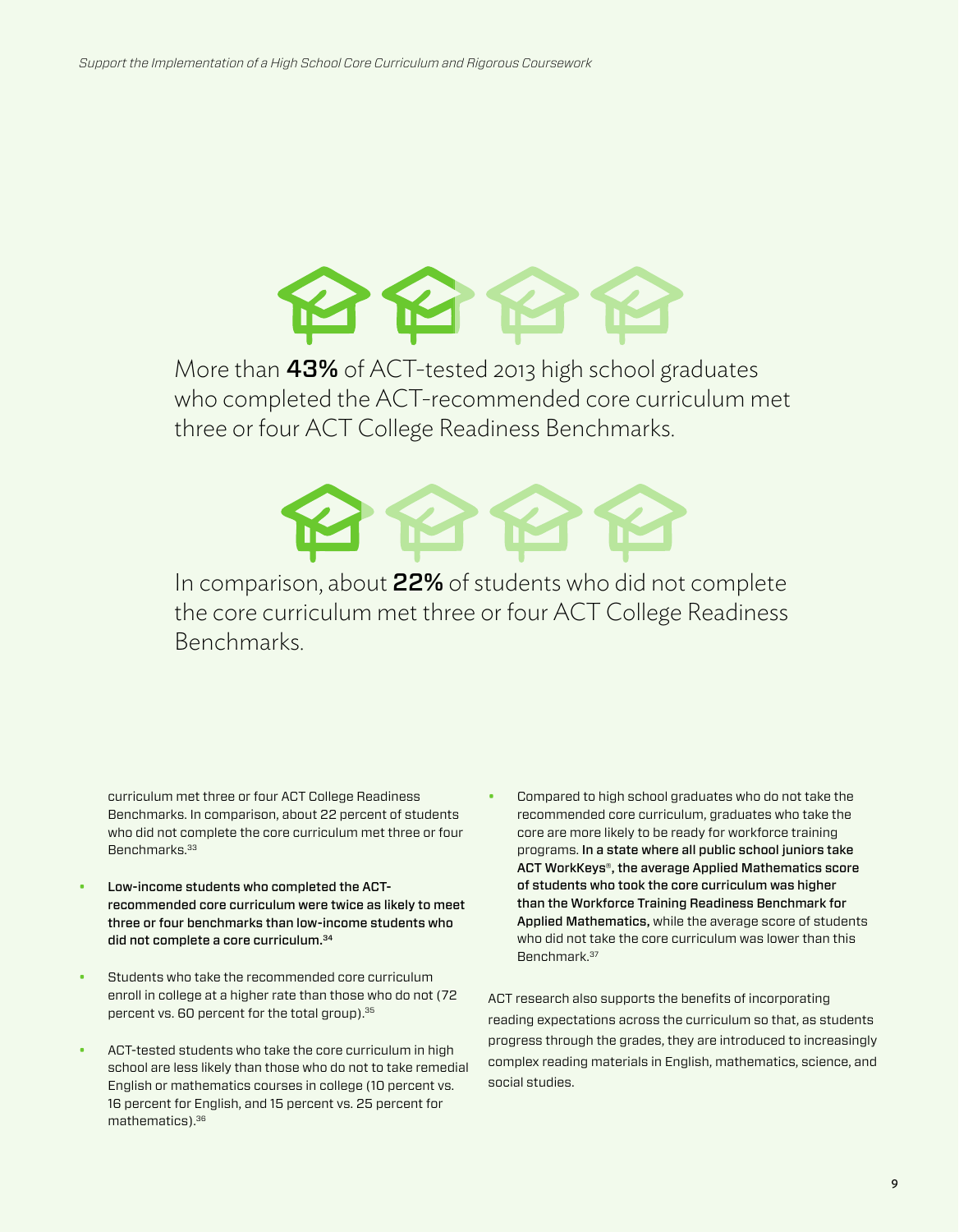#### 2st **RECOMMENDATION**

#### PROVIDE MORE STUDENTS WITH ACCESS TO RIGOROUS STEM COURSEWORK: *Increase support for the development of STEM-related courses for students with expressed and/or measured interests in STEM to meet the coming demand for a larger STEM workforce.*

Education in science, technology, engineering, and mathematics (STEM) is vital to the ability of the United States to maintain its position of global leadership and economic competitiveness. With more than 8.6 million STEM-related jobs anticipated by the year 2018, preparing and encouraging our students to pursue STEM majors and careers becomes even more important. Unfortunately, on average, ACT-tested students are struggling to succeed in STEM-related subjects—even students interested in pursuing these subjects.

While almost half (48.3 percent) of the ACT-tested high school graduating class of 2013 indicated some interest (expressed, measured, or both)<sup>38</sup> in STEM majors or occupations, too few students are meeting college and career readiness

benchmarks in these subjects. For example, only 51 percent of those students who indicated both an expressed and a measured interest in STEM met the ACT College Readiness Benchmark in science, and only 58 percent met the ACT College Readiness Benchmark in mathematics.

Given the rapid rise of STEM jobs compared to non-STEM jobs in the last ten years, $39$  a more rigorous offering of STEM courses is critical to bridging the gaps between students' interests and preparedness and the demands of the present and future economy. Communities, states, and the federal government need to better prepare students with an increase in STEM course opportunities to meet workforce demands.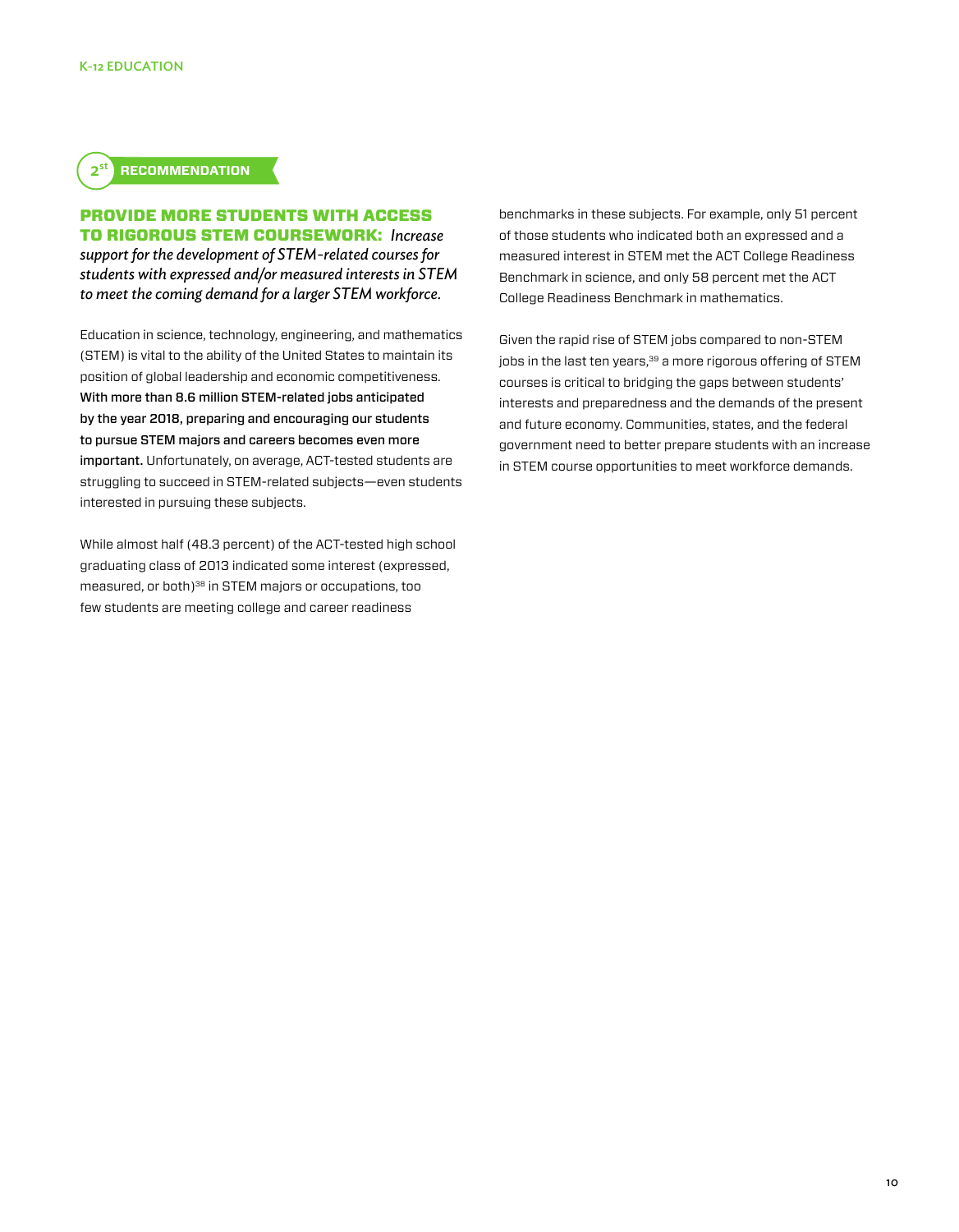#### **PROMOTE THE USE OF HIGH-QUALITY STUDENT ASSESSMENT SYSTEMS EXAMPLE THE USE OF HIGH-QUALITY STROMOTE THE USE OF HIGH-QUALITY STROMOTE STROMOTION**

*Support policies, practices, and research toward the effective adoption and use of high-quality assessment data and other information to improve student outcomes and reduce achievement gaps.*



A high-quality assessment system measures and provides timely and actionable information about student performance. High-quality assessments must strike a balance between innovation and sustainability, taking into consideration challenges faced by educators at the local and state levels: financial and human resources, access to necessary technology for computer-based testing, and educational practice. ACT subscribes to the following principles:

- A high-quality assessment system should monitor growth over a student's educational experience, starting in elementary school and through high school, so that educators can make timely instructional decisions and interventions based on reliable information.
- Assessments should be aligned, linked, and longitudinal in nature to be an effective tool for students, teachers, administrators, and parents in monitoring student progress.
- State assessments should be mindful of and incorporate the unique accessibility needs of English Language Learners and students with disabilities and be constructed in deep consultation with experts on these populations.
- Assessment formats should vary according to the type of standards that need to be measured. These multiple measures can be used to offer more comprehensive evaluations of student achievement, from multiple-choice and constructed-response assessments to performance tasks and project-based learning.
- Assessments should be offered through multiple platforms. While computer-based testing is highly applicable to formative assessments that can be conducted on an on-demand basis, paper-and-pencil testing may be a reality for states and districts with less technological capacity. Until computer and broadband access for such large groups of students is more available in schools, both platforms must be available.
- Wherever feasible given the chosen platform, assessments should offer multiple stakeholders—especially teachers—ongoing, real-time, interactive reporting and access to assessment results and other related data.

These principles are consistent with the goals of other principles for high-quality college and career readiness assessments set forth by experts in the field. For example: 40

- Raising student achievement and closing achievement gaps.
- Transforming teaching and learning, in part through the thoughtful implementation and valid use of new assessments.
- Implementing high-quality, internationally benchmarked assessments that align to college and career readiness standards, assess deeper learning, cover the full range of cognitive complexity, and are valid and reliable for all intended uses.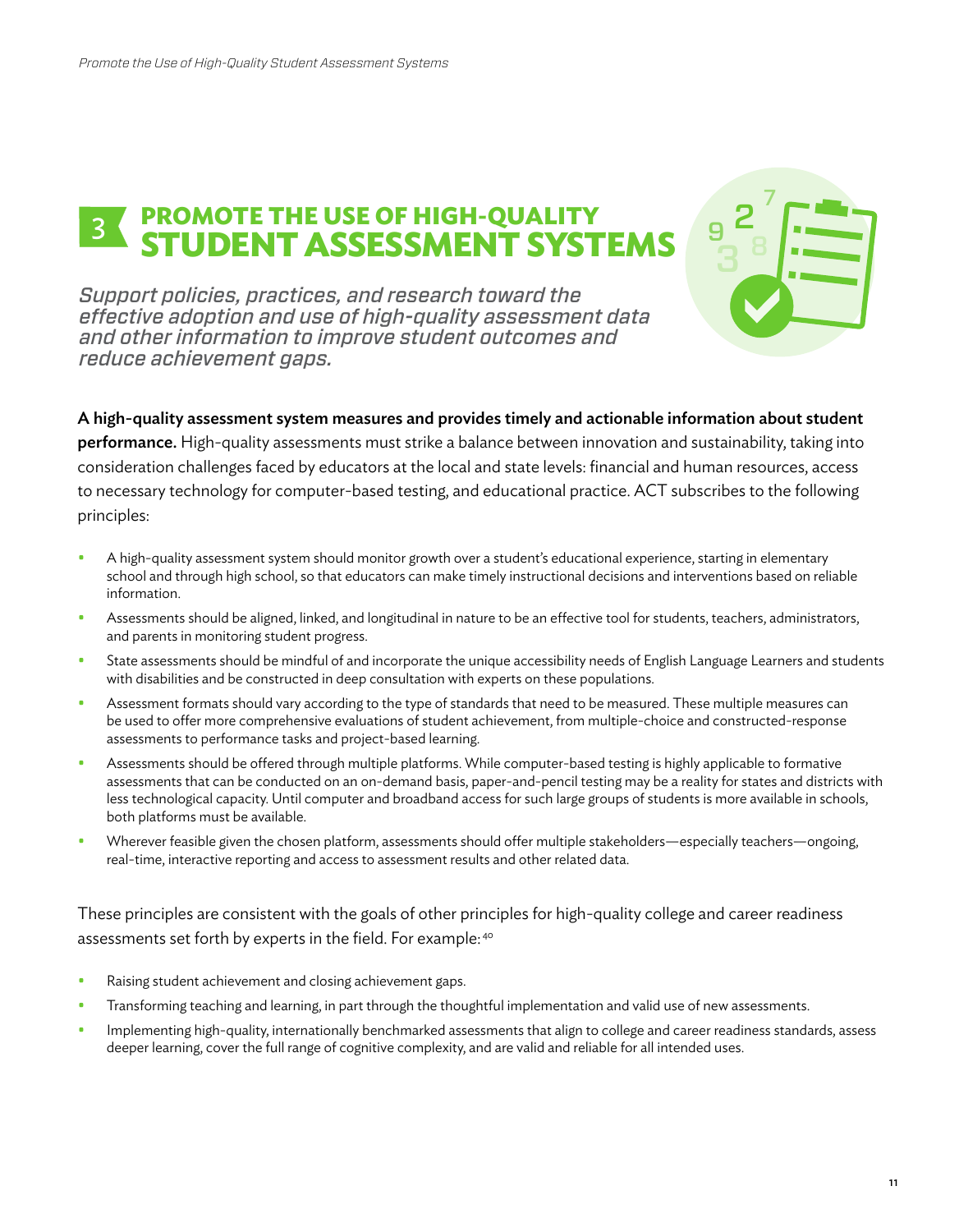1<sup>st</sup> RECOMMENDATION **1 RECOMMENDATION** 

#### ENCOURAGE VERTICAL ALIGNMENT OF STATE ASSESSMENT SYSTEMS: *Maintain*

*federal support under ESEA for each state's implementation of vertically aligned, high-quality, statewide assessment systems that are longitudinal, comparable, and secure to monitor student progress toward achieving college and career readiness.*

As college and career readiness standards are implemented, assessment systems must accurately measure and provide insights at various points along the continuum from kindergarten to career. ACT research has shown the importance of elementary and middle school learning and their impact on college and career readiness.<sup>41,42</sup> Aligning systems to monitor student progress will assist educators in adapting instruction as well as enable them to react more quickly to student needs and better prepare students. Identifying the levels of achievement necessary for college and career readiness is vital to ensuring that more students arrive at college prepared to do college-level work. The new assessment systems should reflect common expectations for all students in academic achievement and academically-related behaviors while accommodating differing objectives aligned with students' postsecondary plans, and should be used to highlight progress towards college and career readiness standards and benchmarks.

A paramount concern in developing these systems is the security of individual student data. For example, as standard policy in all its assessments, ACT encrypts all personally identifiable student information (e.g., name, address, Social Security numbers) using industry-standard practices and technologies to protect sensitive student information collected in association with test administrations. Information is used and disclosed in conformity with industry standards, as well as applicable U.S. law. Under no circumstances do students give up their rights to privacy: all data that are shared are done so in a secure and confidential manner. Following these principles minimizes the likelihood that student information may be compromised.



DEVELOP MONITORING SYSTEMS: *Encourage states to continue to develop and implement monitoring and early warning systems aligned to college and career readiness benchmarks that help educators identify and intervene as early as possible with students who are at risk for academic disengagement or failure.*

ACT research has shown that students who do not acquire age- and grade-appropriate knowledge and skills in the early grades, and who are off target for college and career by eighth grade, have a very small chance of getting on target in time to graduate from high school ready for college and career.<sup>43,44</sup> High school often is too late to intervene with students who are off target. States and school districts must focus on student performance before high school to identify students who are not on target and take action to accelerate those students' progress before they fall too far behind.

A monitoring system should provide an evolving picture of students over time and identify their unique learning needs at various points along their educational careers. Adoption of such systems in states where they do not yet exist—as well as further development of systems in states where they currently exist—will support earlier and therefore more effective interventions by providing teachers with information to implement the necessary next steps required to maximize student potential. Teachers, who have been consistently identified as the most important school-based factor in student achievement, should be equipped with as much relevant data as possible to inform and supplement their efforts.<sup>45</sup> The data should help to identify students in need of intervention and model student growth toward college and career readiness.

As of 2013, teachers in 35 states have access to data about students in their classrooms and 31 states produce early warning reports to identify students who are at risk of academic failure or dropping out of school.<sup>46</sup> But it is critical to also provide teachers with training and professional development opportunities that will assist them in interpreting and applying the data. Teachers must be given quality professional development that goes above and beyond sessions on general access and technology and must instead build on the foundation of effective data use.47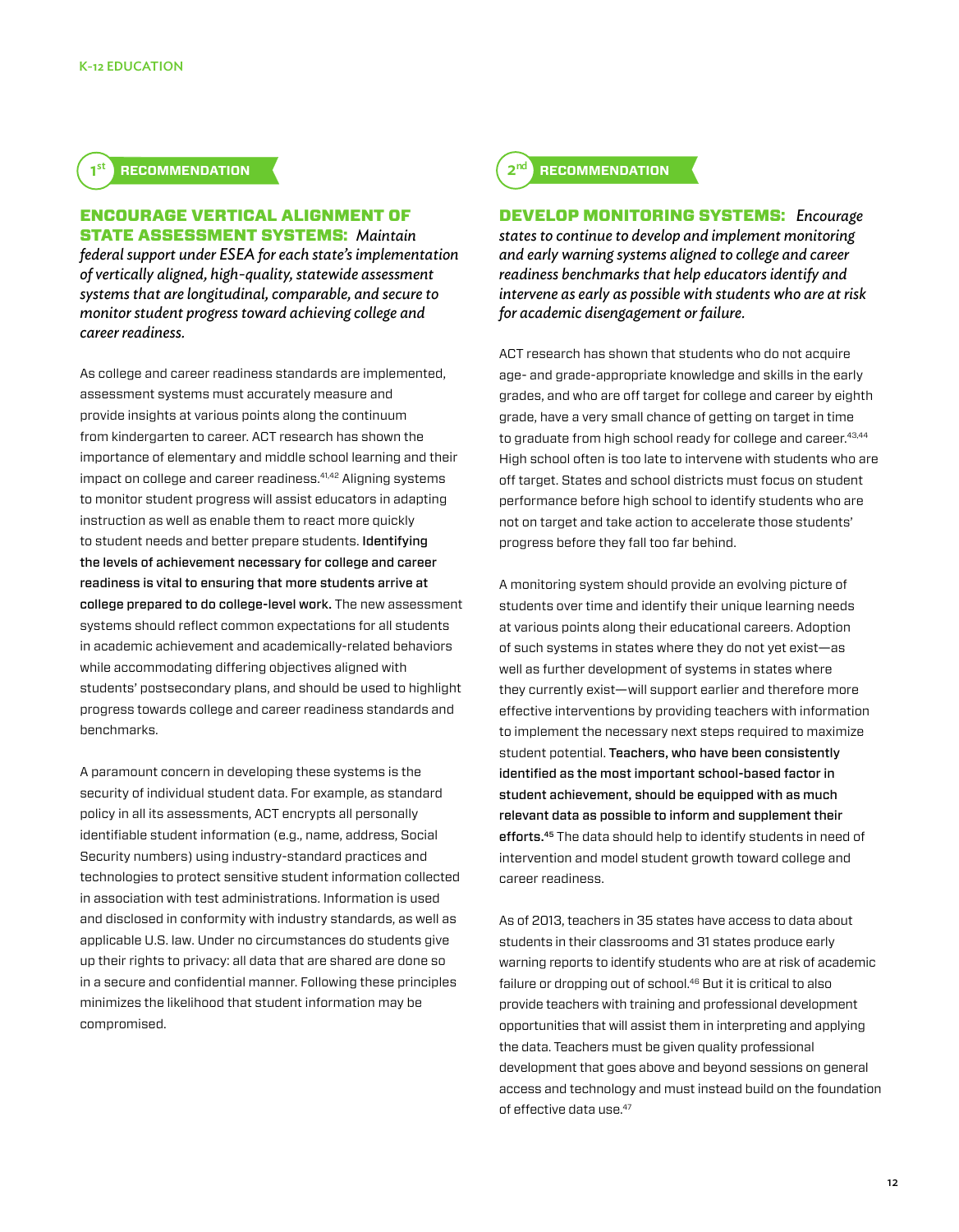Teachers, who have been consistently identified as the most important school-based factor in student achievement, should be equipped with *as much relevant data as possible* to inform and supplement their efforts.

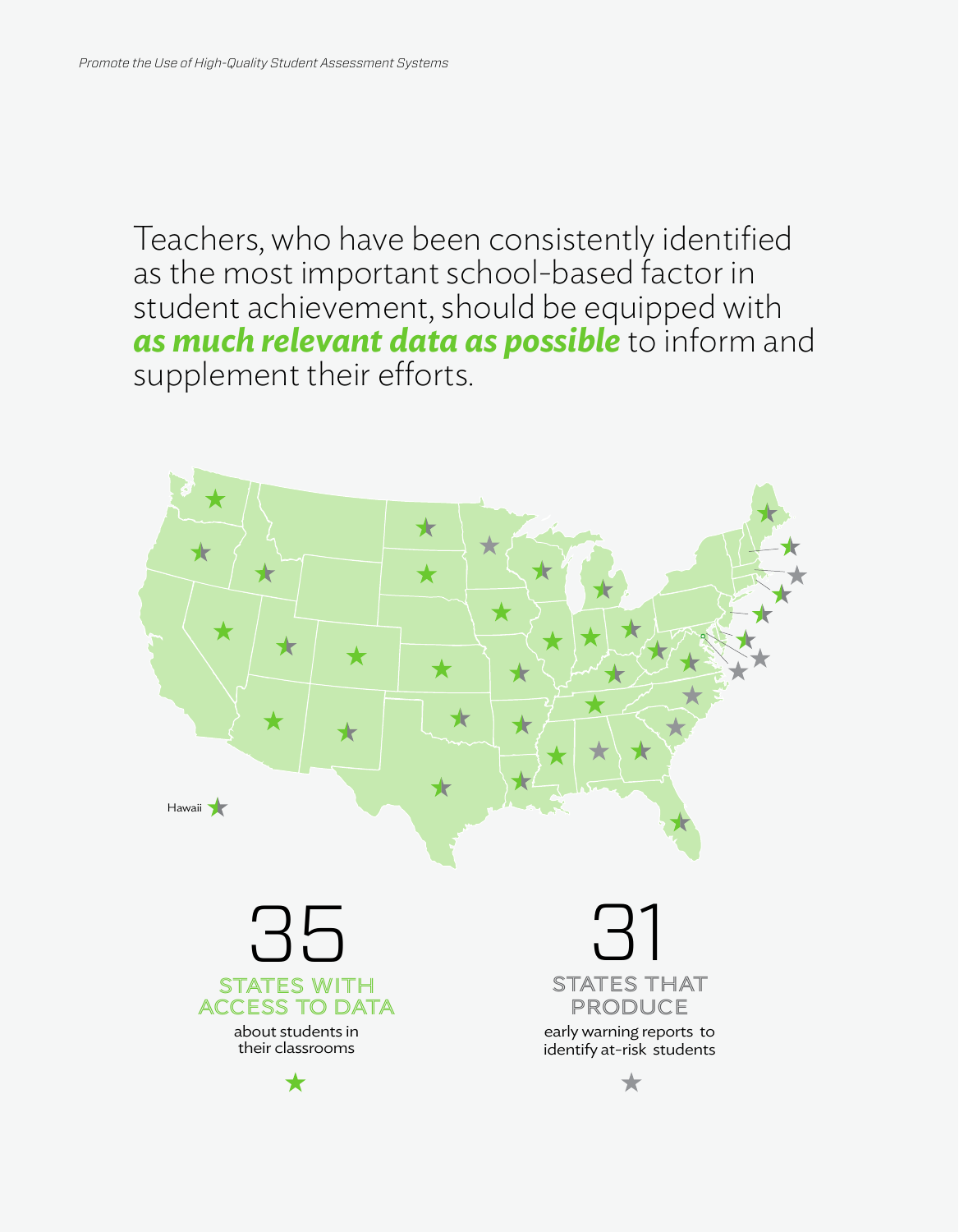

## The recommendations offered in this platform will help *establish a framework*

that improves students' experience navigating the K-12 portion of the continuum.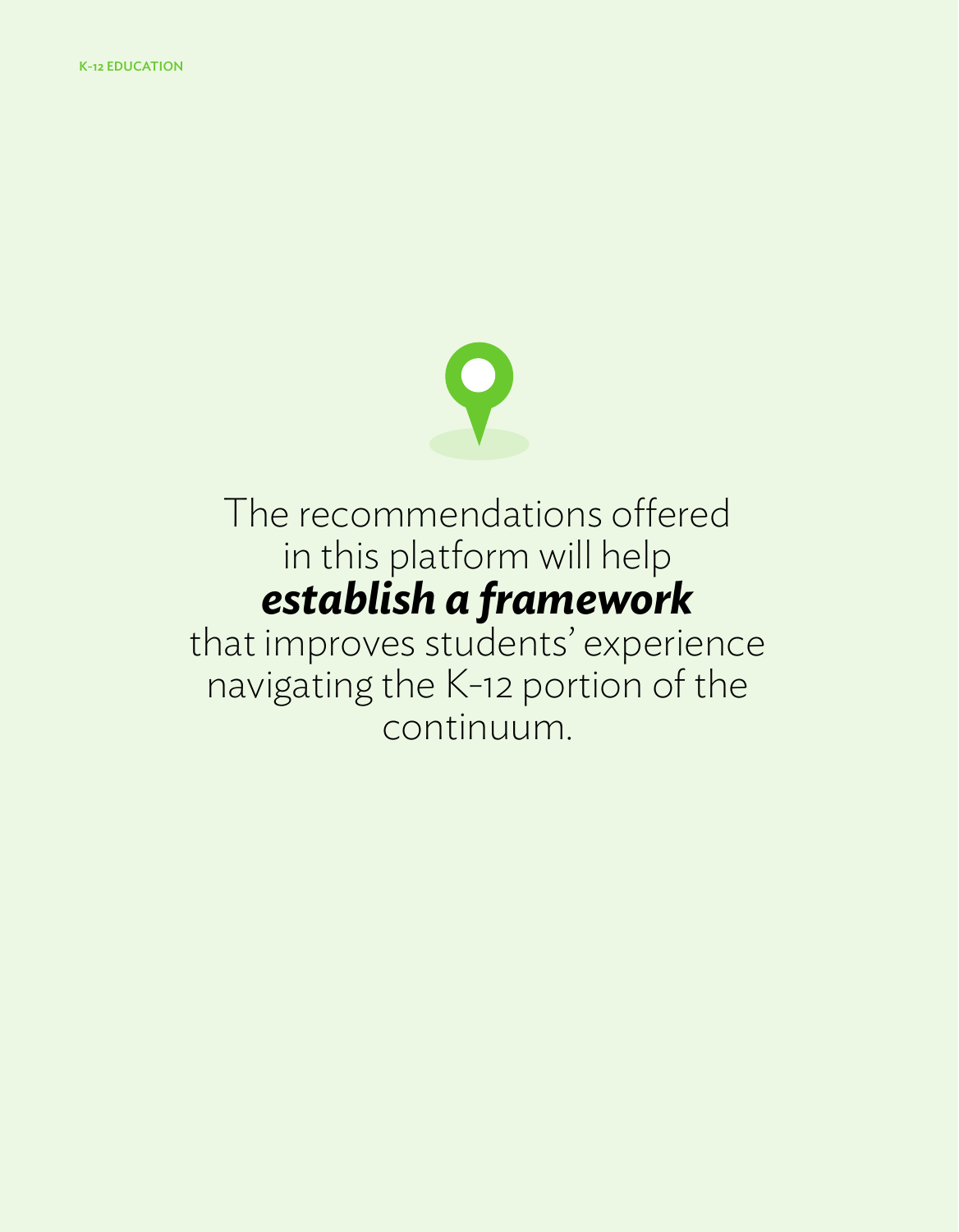## ACT's mission is to help people achieve education and workplace success.

At a time when the nation's economy is quickly changing and states are gearing up to teach and assess to a higher, college- and career-ready standard, this K-12 Education Policy Platform extends that mission into the public policy arena, bringing ACT's unique experience and research in education and workforce assessment to bear on the challenge of ensuring that all students are able to progress successfully along the continuum from kindergarten through career. The recommendations offered in this platform—focus on college and career readiness for all students, ensure that all students have access to a core curriculum and rigorous high school courses, and promote the use of high-quality student assessment systems—will establish a framework that improves students' experience navigating the K-12 portion of the continuum.

To be effective, such efforts at the K-12 level must be coordinated with improvements to our postsecondary and workforce systems. This is why ACT has prepared three Policy Platforms – K-12 Education, Postsecondary Education, and Workforce Development – with related recommendations.

#### **All of ACT's Policy Platforms are available online:**

www.act.org/policyplatforms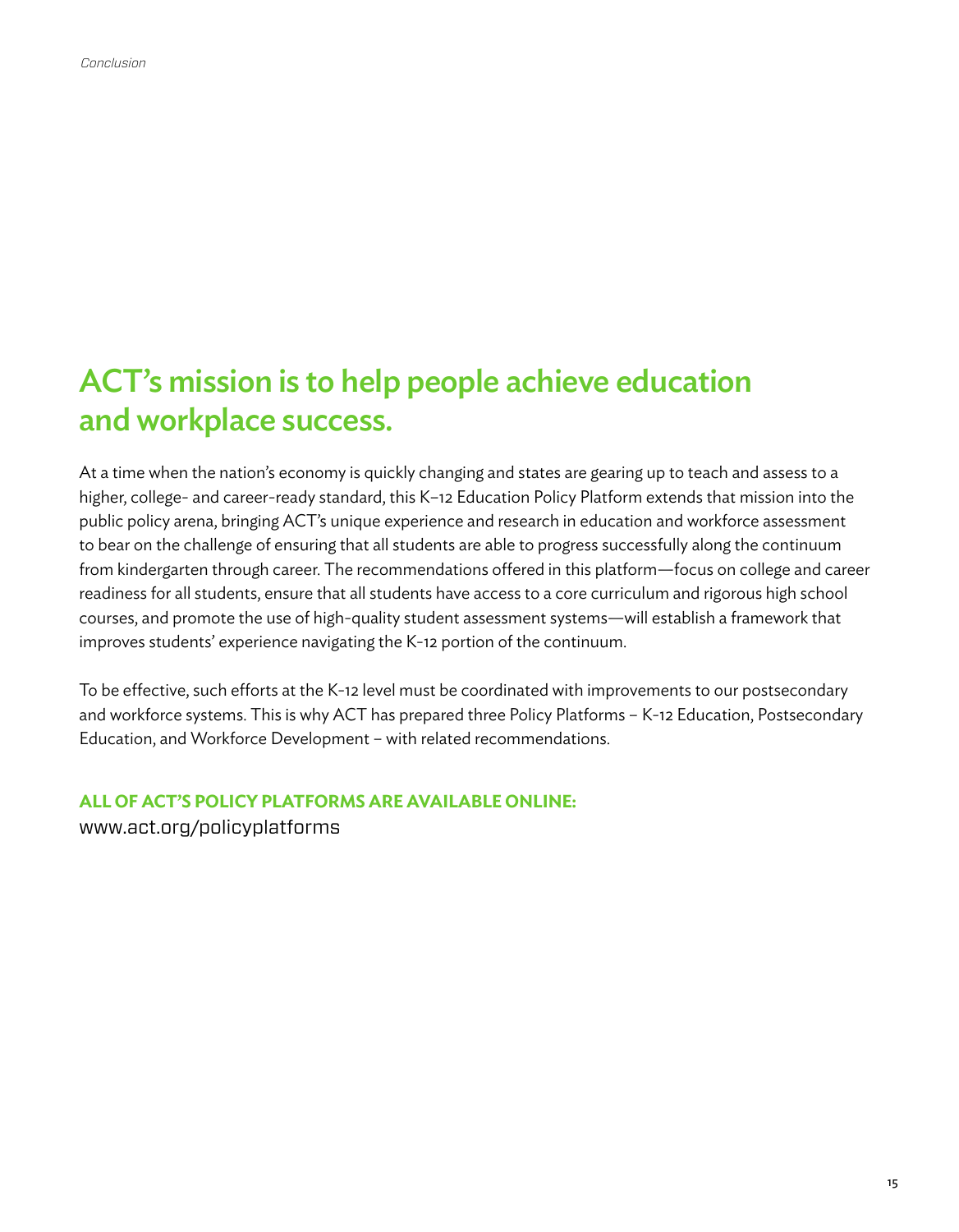#### **Notes**

- 1. ACT, *The Condition of College and Career Readiness 2013: National* (Iowa City, IA: ACT, 2013), *http://www.act.org/research/policymakers/cccr13/pdf/CCCR13-NationalReadinessRpt.pdf*.
- 2. ACT, *The Condition of College and Career Readiness 2013: National*.
- 3. ACT, *What Are the ACT College Readiness Benchmarks?* (Iowa City, IA: ACT, September 2013), *http://www.act.org/research/policymakers/pdf/benchmarks.pdf.*
- 4. ACT, *Ready for College and Ready for Work: Same or Different?* (Iowa City, IA: ACT, 2006), *http://www.act.org/research/policymakers/pdf/ReadinessBrief.pdf.*
- 5. ACT, *The Condition of College and Career Readiness 2013: National.*
- 6. ACT, *The Condition of College and Career Readiness 2013: African American Students* (Iowa City, IA: ACT, 2013), *http://www.act.org/newsroom/data/2013/states/pdf/AfricanAmerican.pdf*.
- 7. ACT, *The Condition of College and Career Readiness 2013: Hispanic Students* (Iowa City, IA: ACT, 2013), *http://www.act.org/newsroom/data/2013/states/pdf/Hispanic.pdf*.
- 8. ACT, *The Condition of College and Career Readiness 2013: Students from Low-Income Families* (Iowa City, IA: ACT, 2013), *http://www.act.org/newsroom/data/2013/states/pdf/LowIncomeStudents.pdf*.
- 9. ACT, *The Condition of College and Career Readiness 2013: First-Generation Students* (Iowa City, IA: ACT, 2013), *http://www.act.org/newsroom/data/2013/states/pdf/FirstGeneration.pdf*.
- 10. ACT, *The Condition of College and Career Readiness 2013: National*.
- 11. ACT, *The Condition of College and Career Readiness 2013: Asian Students* (Iowa City, IA: ACT, 2013), *http://www.act.org/newsroom/data/2013/states/pdf/Asian.pdf*.
- 12. ACT, *Early High School Achievement and College Enrollment* (Iowa City, IA: ACT, April 2013), *http://www.act.org/research/researchers/briefs/pdf/2013-14.pdf*.
- 13. ACT, *Catching Up To College and Career Readiness* (Austin, TX: ACT, 2012), *http://www.act.org/research/policymakers/pdf/CatchingUpToCCR.pdf.*
- 14. ACT, *The Condition of College and Career Readiness 2013: National.*
- 15. ACT, *Enhancing College and Career Readiness and Success: The Role of Academic Behaviors* (Iowa City, IA: ACT), *http://www.act.org/engage/pdf/ENGAGE\_Issue\_Brief.pdf*.
- 16. ACT, *Enhancing College and Career Readiness and Success: The Role of Academic Behaviors*
- 17. ACT, *Importance of Student Self-Regulation* (Iowa City, IA: ACT, January 2013), *http://www.act.org/research/researchers/briefs/pdf/2013-3.pdf*.
- 18. ACT, *Importance of Student Motivation* (Iowa City, IA: ACT, January 2013), *http://www.act.org/research/researchers/briefs/pdf/2013-1.pdf*.
- 19. ACT, *Social Engagement and Extracurricular Activities* (Iowa City, IA: ACT, January 2013), *http://www.act.org/research/researchers/briefs/pdf/2013-2.pdf*.
- 20. ACT, *Importance of Student Self-Regulation*.
- 21. ACT, *Importance of Student Motivation*.
- Kevin Carey, *A Matter of Degrees: Improving Graduation Rates in Four-Year Colleges and Universities* (Washington, DC: The Education Trust, May 2004), *http://planning.ucsc.edu/retention/Docs/a\_matter\_of\_degrees.pdf*.
- 23. Jill Casner-Lotto and Linda Barrington, *Are They Really Ready to Work?: Employers' Perspectives on the Basic Knowledge and Applied Skills of New Entrants to the 21st Century U.S. Workforce* (New York: The Conference Board, Inc., the Partnership for 21st Century Skills, Corporate Voices for Working Families, and the Society for Human Resource Management, 2006), *http://www.conference-board.org/pdf\_free/BED-06-workforce.pdf*.
- 24. M.A. Hanson and Walter C. Borman, "Citizenship Performance: An Integrative Review and Motivational Analysis," in *Performance Measurement: Current Perspectives and Future Challenges*, ed. Winston Bennett, Jr., Charles E. Lance, and David J. Woehr (Mahwah, NJ: Lawrence Erlbaum Associates, 2006), 141–173.
- 25. Chrys Dougherty, *College and Career Readiness: The Importance of Early Learning* (Iowa City, IA: ACT, February 2013), *http://www.act.org/research/policymakers/pdf/ImportanceofEarlyLearning.pdf*.
- 26. ACT, *The Forgotten Middle: Ensuring that All Students Are on Target for College and Career Readiness before High School* (Iowa City, IA: ACT, 2008), *http://www.act.org/research/policymakers/pdf/ForgottenMiddle.pdf.*
- 27. Dougherty, *College and Career Readiness: The Importance of Early Learning*.
- 28. Daniel Weisberg, Susan Sexton, Jennifer Mulhern, and David Keeling, *The Widget Effect: Our National Failure to Acknowledge and Act on Differences in Teacher Effectiveness*, 2nd ed. (The New Teacher Project, 2009). *http://widgeteffect.org/downloads/TheWidgetEffect.pdf*.
- 29. ACT, *The Condition of College and Career Readiness 2013.*
- 30. Christopher Mazzeo, *College Prep for All?: What We've Learned from Chicago's Efforts* (Chicago: Consortium on Chicago School Research, University of Chicago Urban Education Institute, August 2010), *http://ccsr.uchicago.edu/sites/default/files/publications/College%20Prep%207x10-10-%20final%20082610.pdf*.
- Richard Buddin and Michelle Croft, Missing the Mark: Students Gain Little from Mandating Extra Math and Science Courses (Iowa City, IA: ACT, August 2014), *http://www.act.org/reserach/policymakers/pdf/MissingtheMark.pdf.*
- 32. ACT, *ACT Profile Report National: Graduating Class 2013, National* (Iowa City, IA: ACT, 2013), *http://www.act.org/newsroom/data/2013/pdf/profile/National2013.pdf*.
- 33. ACT, *ACT College Readiness Benchmark Attainment by Family Income Level and Completion of the ACT-Recommended Core Curriculum 2013* (Iowa City, IA: ACT, September 2013), *http://www.act.org/research/researchers/briefs/pdf/2013-27.pdf*.
- 34. ACT, *ACT College Readiness Benchmark Attainment by Family Income Level and Completion of the ACT-Recommended Core Curriculum 2013.*
- 35. ACT, *Benefits of a High School Core Curriculum* (Iowa City, IA: ACT, 2006), *http://www.act.org/research/policymakers/pdf/core\_curriculum.pdf*.
- 36. ACT, *Benefits of a High School Core Curriculum*.
- 37. ACT, *Benefits of a High School Core Curriculum*.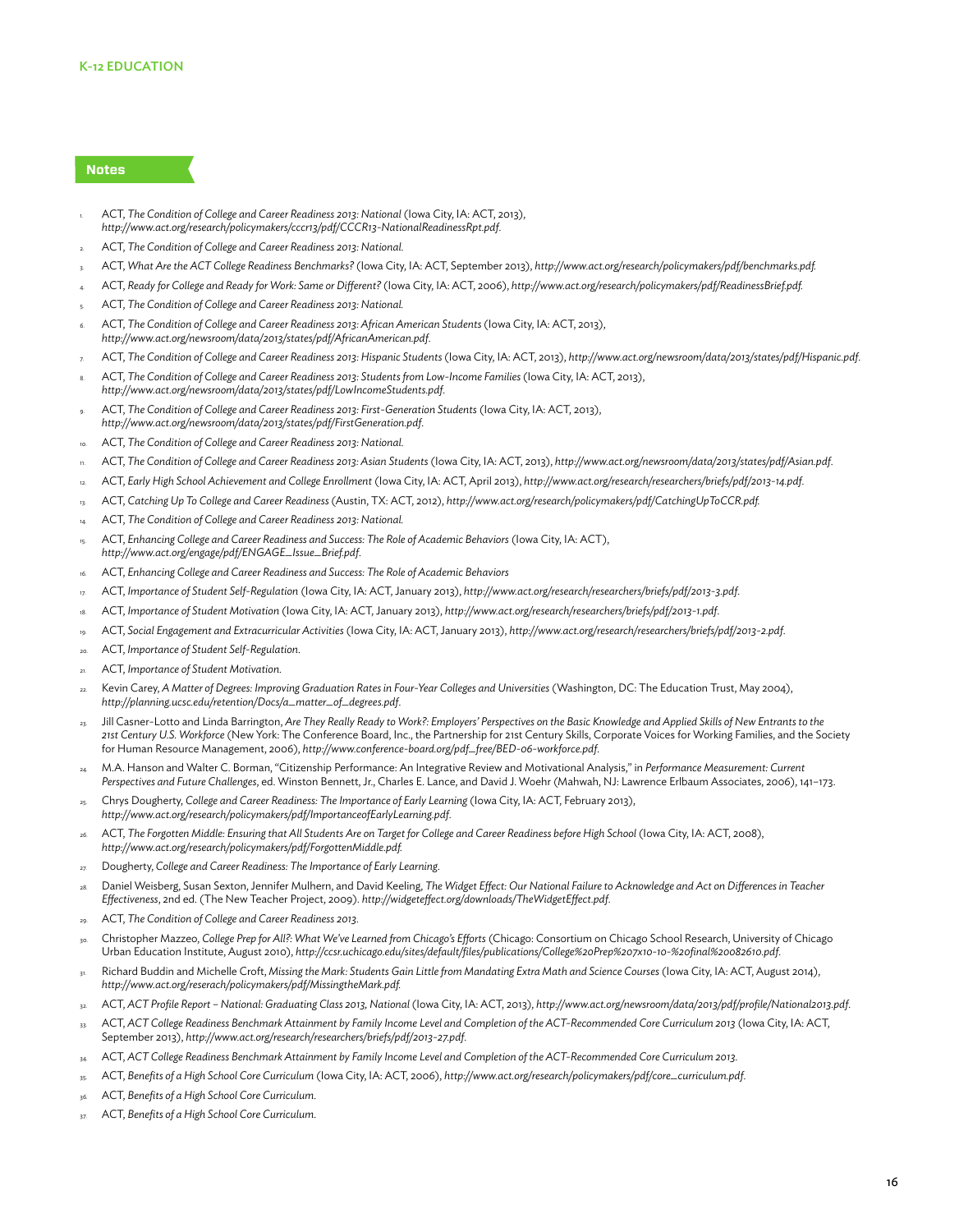- 38. An "expressed" interest is the choice of a major or occupation that corresponds with STEM fields. A "measured" interest is a response on the ACT Interest Inventory that indicates an interest in a STEM-related major or occupation.
- 39. David Langdon, George McKittrick, David Beede, Beethika Khan, and Mark Doms, *STEM: Good Jobs Now and for the Future* (Washington, DC: U.S. Department of Commerce, Economics and Statistics Administration, July 2011), *http://meteorology.rutgers.edu/STEM.pdf*.
- 40. Council of Chief State School Officers, *Transition to High-Quality, College- and Career-Ready Assessments: Principles to Guide State Leadership and Federal Requirements* (Washington, DC: Council of Chief State School Officers, May 23, 2013), *http://www.ccsso.org/Documents/2013/CCSSO\_State\_Principles\_on\_Assessment\_ Transition\_5-23-13.pdf*.
- 41. ACT, *The Forgotten Middle.*
- 42. ACT, *Catching Up To College and Career Readiness*.
- 43. ACT, *The Forgotten Middle*.
- 44. ACT, *Catching Up To College and Career Readiness*.
- 45. Daniel F. McCaffrey, J. R. Lockwood, Daniel M. Koretz, and Laura S. Hamilton, *Evaluating Value-Added Models for Teacher Accountability* (Santa Monica, CA: RAND Corporation, 2003), *http://www.rand.org/content/dam/rand/pubs/monographs/2004/RAND\_MG158.pdf*.
- 46. Data Quality Campaign, *Right Questions, Right Data, Right Answers: Data for Action 2013* (Washington, DC: Data Quality Campaign, November 2013), *http://dataqualitycampaign.org/files/DataForAction2013.pdf*.
- 47. Data Quality Campaign, *Teacher Data Literacy: It's About Time—A Brief for State Policymakers* (Washington, DC: Data Quality Campaign, February 2014), *http://www.dataqualitycampaign.org/files/DQC-Data%20Literacy%20Brief.pdf.*